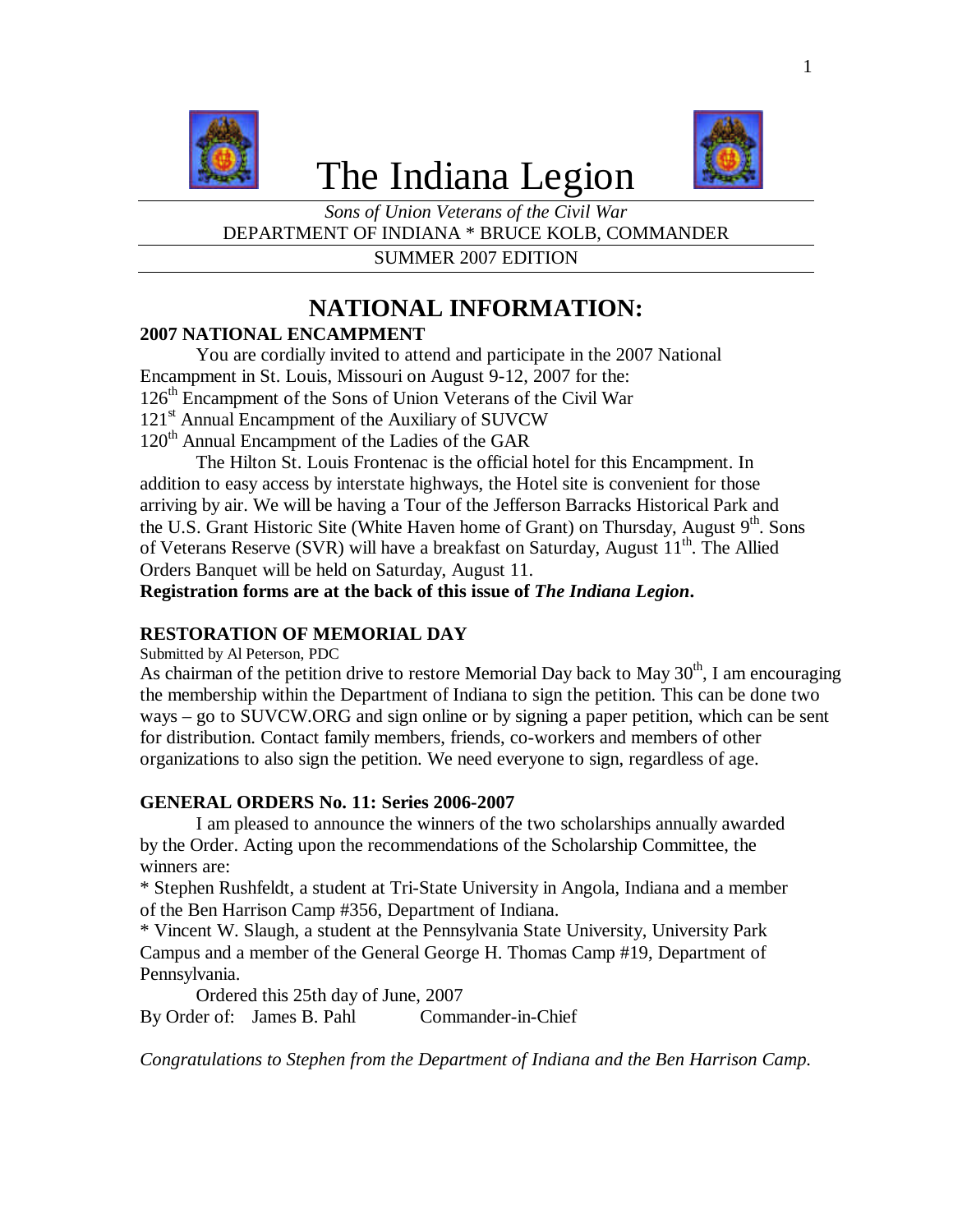### **DEPARTMENT INFORMATION:**

### **2007 LINCOLN TOMB CEREMONY**

The  $51<sup>st</sup>$  annual Lincoln Tomb Ceremony was held Saturday, April 14 in Oak Ridge Cemetery, Springfield, Illinois, with fifty wreath bearers in attendance to commemorate the 142nd anniversary of President Lincoln's death. The ceremony began with a parade of Sons of Veterans and re-enactor units, under the command of Major Jack Grothe, from the cemetery entrance to the Lincoln Tomb.



National Chaplain Jerry Kowalski gave the invocation, followed by the National Anthem played by the 33rd Illinois Volunteer Infantry Band. Master of Ceremonies Alan Loomis presented an introduction and introduced Commander-in-Chief Jim Pahl, SUVCW, who presented a brief address. Junior Vice Commander-in-Chief Keith Harrison, representing the Commander-in-Chief of the Military Order of the Loyal Legion of the United States, also gave a brief address. The Company Singers of Champion Hill Camp # 17, Department of Indiana, SUVCW, and the 33<sup>rd</sup> Illinois Band presented musical interludes during the program. Wreath bearers were introduced and presented their wreaths in front of the Lincoln Tomb. Mark Heath of Austin Blair Camp # 7, Department of Michigan, SUVCW, played Taps concluding the ceremony. The ceremony was followed by a buffet luncheon at The Inn at 835 in Springfield, where the National Officers of the Allied Orders and MOLLUS were introduced. Mr. and Mrs. Max Daniels, portraying President Abraham Lincoln and Mary Todd Lincoln, presented a luncheon program focusing on the Gettysburg Address and the Springfield Farewell Address. After the luncheon, the Department of Illinois, SUVCW, held another ceremony at the grave of Dr. Benjamin Stephenson in Petersburg, Illinois, commemorating the founding of the Grand Army of the Republic by Dr. Stephenson in 1866.

### **2007 MORTON HIGH SCHOOL GRADUATION**

Submitted by Ben Harrison Commander Mike Beck



On Saturday May 26, 2007, twenty-five (25) outstanding young men and women from the Indiana Soldiers and Sailors Home participated in the graduation ceremonies, as Senior Class of Morton High School. These seniors, from all walks of life, were now ready to enter the steps to higher education or vocational training. At 10:00 am, "Lincoln Hall," located on the campus of the Knightstown Soldier and Sailors Home, was packed with family, friends and numerous veterans'

organizations from American Legion Posts to the Sons of Union Veterans of the Civil War and other Allied Orders. Those representing SUVCW included Indiana Department Commander Bruce Kolb, Benjamin Harrison Camp 356 Commander Mike Beck, and PDC Alan Teller from the Kokomo Camp. LeAnn Teller, Alan's wife, represented the Daughters of Union Veterans of the Civil War.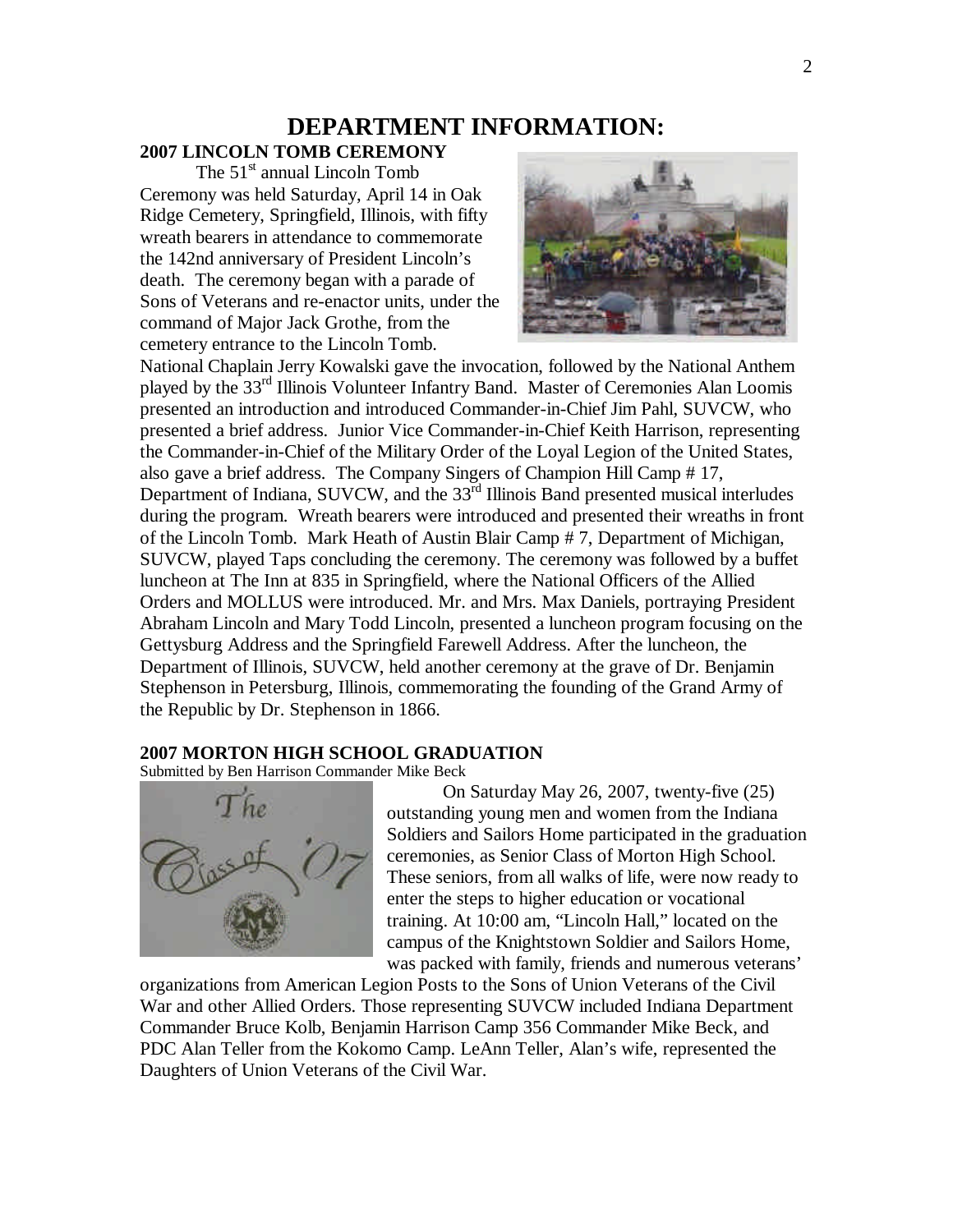Senior Brendan Durkes gave the Valedictorian address. He explained the history of the Indiana Soldiers and Sailors Home and pointed out numerous locations where the GAR had left their marks on the existing buildings on the campus – the second story of the Administration Building, Lincoln Hall's stain glass windows, the end caps of the seats we were sitting in and the upside down five point star that is in the Morton High School crest. After speeches were given by some of the seniors and the scholarship presentations were completed, Pam Moyer, Class of 2007, gave the benediction. Upon completion of the graduation ceremonies, Lincoln Hall emptied out onto the campus grounds to congratulate the entire graduating senior class. – What a day to remember!

### **2007-2008 DEPARTMENT OF INDIANA OFFICERS**

Submitted by Alan Teller

The first six officers were elected at the Annual Encampment. The Secretary and Treasurer agreed to serve for one year in their respective offices. The remaining officers serve at the appointment of the Commander.

### **Commander: Bruce R. Kolb bkolb2@yahoo.com**

**Sr. Vice Commander: Jack O. Shaw jackoshaw6@earthlink.net**

**Jr. Vice Commander: Matthew J. Elkin melkin1suvcw@sbcglobal.net**

**Council Members: Thomas C. Crawford tomcrawford555@wmconnect.com Russell W. Kirchner russ@hpalloy.com**

 **Edward J. Krieser ejksuv@comcast.net**

**Secretary: J. Alan Teller alan.teller@insightbb.com Treasurer: Gilbert H. Young gib.youngbyq8@statefarm.com Patriotic Instructor: Cody H. Shaw codyshaw@hotmail.com Chaplin: Richard W. McConnell mcconnell@huntington.edu Graves Registration Officer: J. Alan Teller alan.teller@insightbb.com Historian: Stephen T. Jackson stevejackson@spitfire.net Civil War Memorials Officer: Philip D. McClure philjudy@bcremc.net Eagle Scout Coordinator: Ned R. Baker froggie46902@msn.com Counselor: William S. Gordon mail@gordonlawyers.com GAR Highway Officer: Francis R. Fredrick frf1942@juno.com Signals Officer: Timothy J. Beckman timbeckman@gmail.com Indiana Legion Editor: Jennifer Thompson jkt60@earthlink.net**

### **DELEGATES TO NATIONAL ENCAMPMENT**

Submitted by Alan Teller

The delegates to the National Encampment in St Louis, August 9-11 were determined at the Department Encampment, on Saturday June 3, 2007 at IUK in Kokomo. Automatic voting delegates not counted against our ten allotted delegates are, our three Past Commander-in-Chiefs, Allen Moore, Alan Loomis, and Ed Krieser; our Past Department Commanders, Gib Young, Alan Teller, Tom Crawford, Russ Kirchner, Stephen Jackson, Ron Gill, and Dr. Gary Dolph; and our current Department Commander, Bruce Kolb. The ten elected delegates were Rick Henly, Gary Bugge, Eric Fricke, Jim Kline, Don Morgan, Tim Beckman, Mike Beck, Phil McClure, Jack Shaw, and Cody Shaw. In addition Alan Loomis made a motion seconded by David Wiley, "To make all members in good standing alternate delegates". The motion passed. All members of the Department are free to attend the National Encampment and become an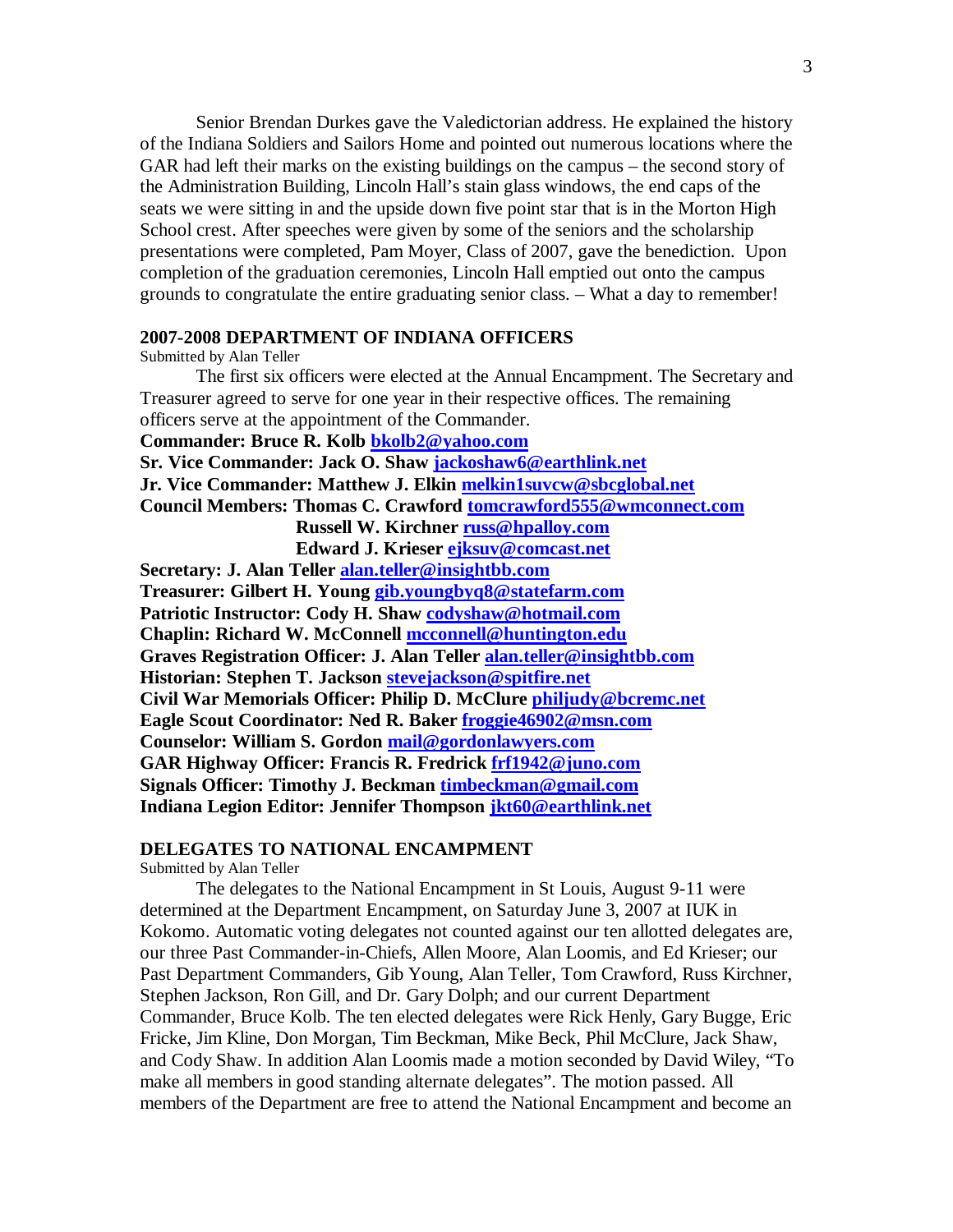alternate delegate. Voting members have been decided as above. If one of the voting delegates fails to show up or be present for a vote, an alternate delegate could be voting.

### **YAHOO EMAIL LIST LINK**

We encourage those with email addresses to join, if you have not done so already. This is an excellent way to stay informed on what is happening in our Department. To sign up, send an e-mail to: IndianaSUVCW-subscribe@yahoogroups.com

### **DONATE TO THE DEPARTMENT**

Gib Young is requesting all members donate any used Civil War history books and magazines you no longer want to the Department. Gib will sell them at the National Encampment in St. Louis; the money will be donated to the Department. Please contact Gib at 250-356-1000 or at gib.young.byq8@statefarm.com to make arrangements for collecting the books.

### **CAMP INFORMATION: ORLANDO A. SOMERS CAMP, NO. 1 COUNTY'S LAST UNION VETERAN HONORED**

Submitted by Gayle Eikenberry

On Sunday, June 10, members gathered at Albright Cemetery in Kokomo to honor the memory of Gordon Williams, Howard County's last surviving Union veteran when he died in 1943, with a ceremony to dedicate a bronze plaque at his gravesite. Brother Tom Crawford, past camp commander, related events of Williams' life and participation in the war and how he ended up in Howard County, Indiana. The ceremony included the presentation of the flag by brothers Alan Teller (PCC) and Larry Myer dressed in Civil War uniform, the reading of Lincoln's Gettysburg Address by Alan Teller, and the playing of "Taps" by two local high school students. The plaque reads:

Gordon Williams – GAR

Taps has sounded for the last Union veteran of the Civil War living in Howard County. So comes sunset to a great and gallant generation. May their deeds and sacrifices be ever green in our memories. Lest we forget.

Provided by Sons of Union Veterans of the Civil War

### **UPCOMING EVENTS**

Oct. 6, 2007, Crawfordsville, Central Region Association Conference, Presentation of Colors

Three 2007 events for which dates have not been set:

Ridgeville, Randolph County – Civil War Monument & Cemetery re-dedication, Mark Davis

Amboy, Miami County – Dedication of two Civil War Soldiers Graves, Parker Shinn Lindley Cemetery, Greentown, Howard County – Dedication of new stones and cemetery restoration

### **COL. WILLIAM H. LINK CAMP #12**

No report was submitted from this camp.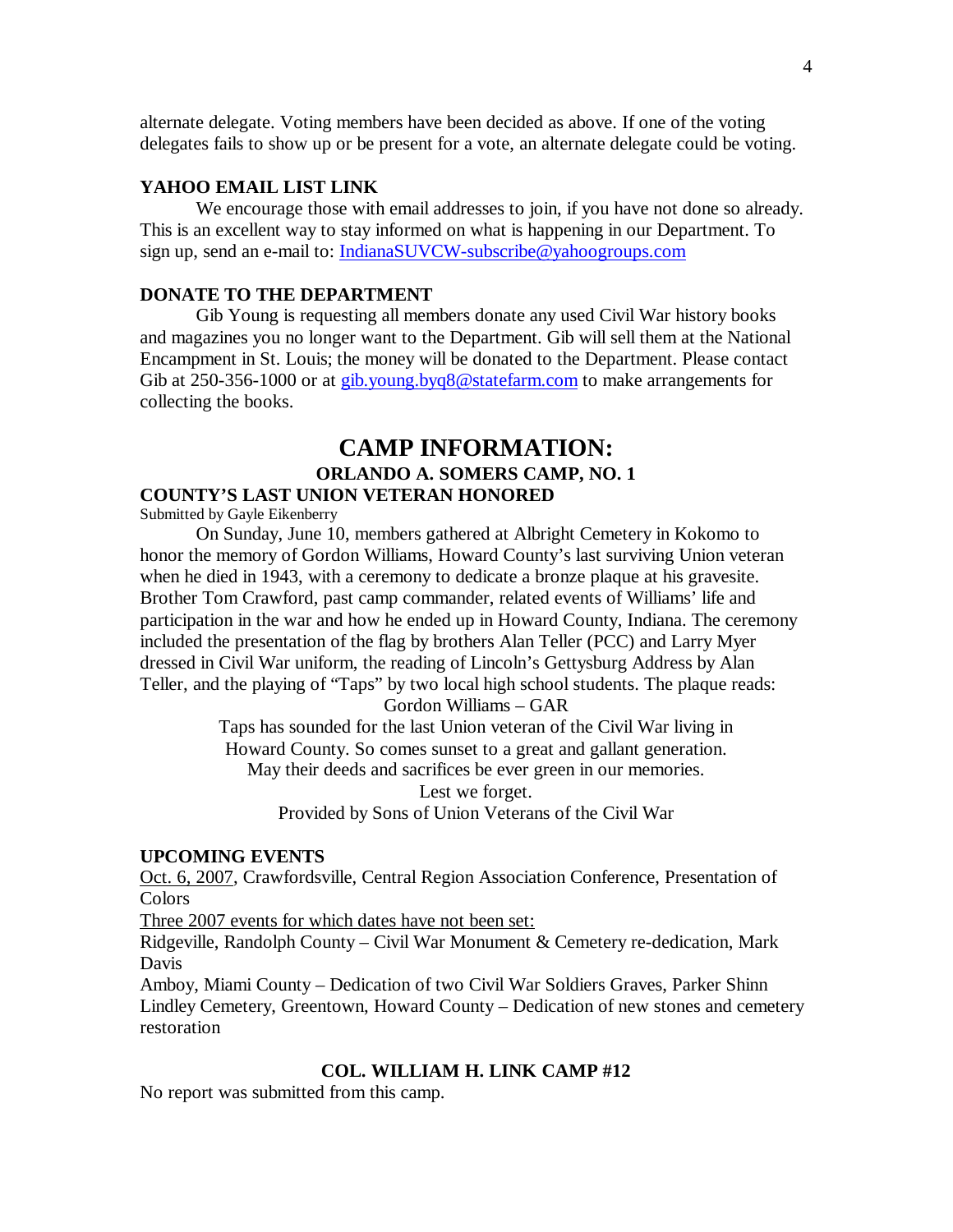#### **CHAMPION HILL CAMP #17**

#### **SPRINGFIELD, ILLINOIS TOUR -** *Abraham Lincoln & the City He Loved* **September 8 & 9, 2007**

|                 | September $\delta \propto 9.2007$ |               |  |
|-----------------|-----------------------------------|---------------|--|
| <b>DOUBLE</b>   | <b>TRIPLE</b>                     | <b>DOUBLE</b> |  |
| with ghost walk | with ghost walk                   | no ghost walk |  |
| \$150.00        | \$110.00                          | \$140.00      |  |

All prices are per person

### **Includes: Roundtrip motor coach transportation and drivers gratuities included, one night accommodations, one continental breakfast at the hotel and one dinner with meal gratuities included, a continental Breakfast on the bus enroute, and all listed attractions**

**Day 1 Saturday, September 8, 2007 Leave:** 6:30 a.m. Depart Ft. Wayne Kroger Village at Coventry – park facing State

Police \*\*\* 7:00 a.m. Depart Huntington K-mart Store –park facing route 24

Arrive this afternoon at **Springfield, Illinois.** Begin your afternoon by visiting the new, world-class **Abraham Lincoln Presidential Museum**, where scholarship and showmanship combine, using the  $21<sup>st</sup>$  century technology to immerse visitors in the world of gas lamps and hoop skirts – the world of Abraham Lincoln. The museum documents everything from Lincoln's birth in 1809 to his assassination by John Wilkes-Booth on April 14, 1965.

Then, it's on to the **Lincoln Home National Historic Site**, a restored four block neighborhood with a quaint, Quaker – Brown residence – the only home Lincoln ever owned-and the home of the Lincoln family for 17 years. Your group will enjoy a guided tour of this national treasure. Stop by the Lincoln Home Visitors Center first for your free tickets to tour the Lincoln Home, as well as free audio-visual programs and exhibits.

Guest will dine on an **(included)** dinner this evening. Arrive at the **Pear Tree Inn,** our overnight hotel before the evenings **Ghost Walk.**

The group will join a **costumed guide for a 1 ½ hour**, moderately paced walking tour exploring the **ghostly history and stories** surrounding **Lincoln's life and death**. At one location the group will be seated on benches.

### **Day 2 Sunday, September 9, 2007**

**7:00 a.m. A continental Breakfast at the hotel, to begin the day.**

**8:00 a.m**. Begin your day with a moving tour of the second, most visited cemetery in the United States, **Oak Ridge Cemetery.** This beautiful**, 300-acre cemetery is the final resting place of Abraham, Mary Todd, Tad, Eddie and Willie Lincoln**. Lincoln was buried in Oak Ridge Cemetery on **May 4, 1865**. The grand Lincoln Tomb was designed by sculptor, Larkin Mead, completed in 1874, and paid for with public donations. **The original receiving vault in which Lincoln was buried can also be seen on the tour of the cemetery**.

A stop will be made to view the **Illinois Korean War Memorial** located in the Oak Ridge Cemetery and the **WWII Illinois Veterans Memorial**.

No tour highlighting Lincoln's Life would be complete without a trip to **New Salem Historic Village.** It was here that a young, wonderlust Lincoln grew "to a man of purpose and destiny". **This 100 – acre, living history, pioneer village will take the group back to Lincoln's life in the 1830's**. Winding paths, timber houses and shops, and costumed interpreters bring Lincoln to life.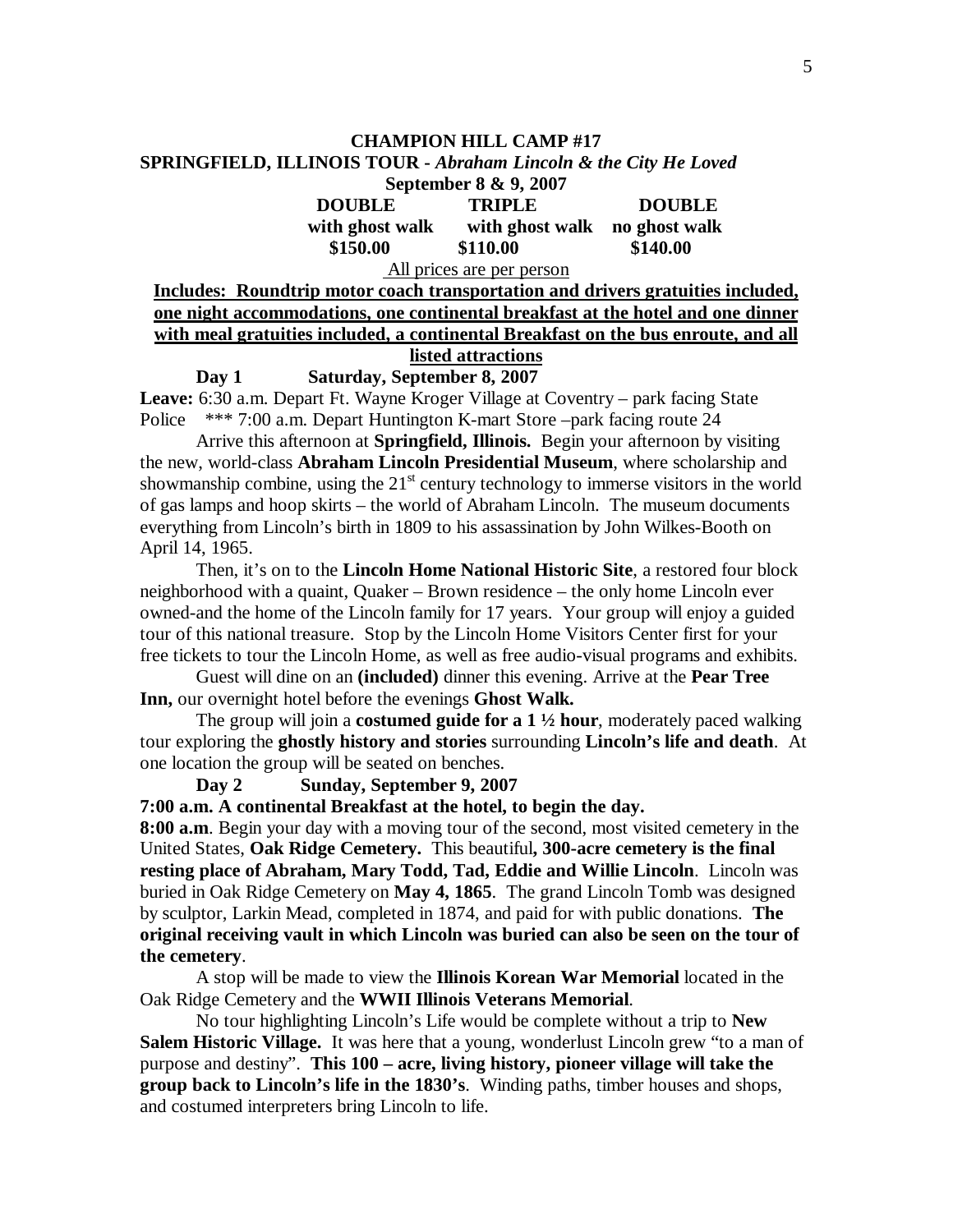**2:00 p.m.** Depart for home! A short dinner break, enroute, on your own **Arrive:** 9:00 p.m. Huntington \*\*\* 9:30 p.m. arrive home to Ft. Wayne **Registration form is at the back of this edition of** *The Indiana Legion***.** *For Further Information Contact:* Don or Beverly Morgan at 260-786-0254

### **WILLIAM A. BENTON CAMP #28**

### **MEMORIAL DAY**

#### Submitted by Dennis Rigsby

The honor guard from William P. Benton Camp #28 SUVCW indeed had a busy time this past Memorial Day weekend, participating in at least 5 memorial services in and around Wayne Co. and Richmond. The camp participated with the Wayne Co. Veterans Council at ceremonies at Centerville, IN, Goshen Cemetery in Richmond and the Veterans Freedom Fountain in Richmond.

Benton Camp also had its own ceremony at Soldier Hill in Earlham Cemetery in Richmond starting at 8 a.m. with the firing of the morning gun using the camp's new saluting cannon and the bugler playing "To the Colors" as the large ceremonial flag was hoisted to half staff for Memorial Day. General Logan's Order was also read prior to the firing of the volleys.

The Camp returned at noon, after the other ceremonies had finished and fired the traditional 21 gun "National Salute" with the new cannon, firing 1 round per minute for 21 minutes after the flag had been hoisted to full staff.

After all the ceremonies were complete, the camp adjourned to the VFW Hall for their traditional "Beans & Cornbread."

## **GAR MEMORIAL BUILDING AND MOAK REDEDICATION CEREMONY**

Submitted by Dennis Rigsby

On the morning of June 16, the honor guard from William P. Benton Camp #28 and their families traveled to Hamilton, Ohio to visit the GAR Memorial Building on the site of old Ft. Hamilton on the banks of the Great Miami River in Hamilton.

After the tour, the honor guard and guests traveled to the Maple Grove Cemetery in Cleves, Ohio, to perform the modified 1917 GAR headstone rededication ceremony for the family of Sgt. Eli Moak, Co. K of the  $36<sup>th</sup>$  Iowa Infantry, great grandfather



of Camp Commander Raphael Moak. Several members of the Moak family attended the ceremonies and the honor guard did a fine job of making the presentations, firing their volleys and playing taps.

It was indeed an honor and a pleasure for the members of William P. Benton Camp #28 to perform this moving and patriotic ceremony for the Moak family.

### **DAVID A. PORTER CAMP #116**

### **UPCOMING EVENTS** Submitted by Camp Commander, Jack Shaw August  $12^{th}$  – National Encampment, St Louis, MO. September  $29<sup>th</sup>$  – Camp Meeting October27th – South Bend Meeting November  $24^{\text{th}}$  – Election of Officers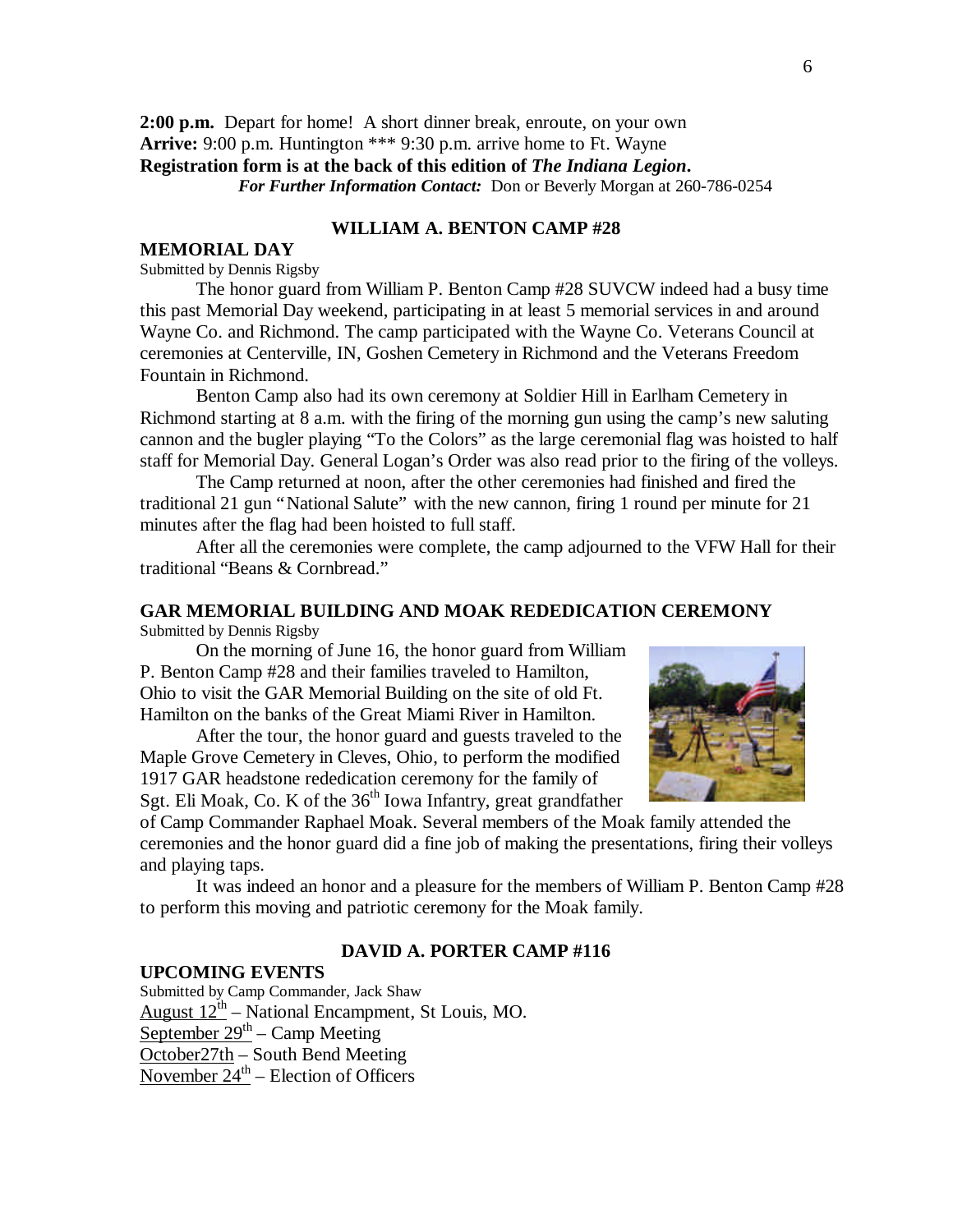### **BEN HARRISON CAMP #356**

### **FINAL MUSTER ROLL**

The final muster of Daniel Lee Pyatt occurred on May 11, 2007. Daniel joined the Ben Harrison Camp #356 in November 2005. His ancestor was Private Benjamin, a musician in Co. D of the  $67<sup>th</sup>$  Indiana Volunteer Infantry.

### **2007 CEMETERY RESTORATION PROJECT**

Submitted by Camp Commander, Mike Beck

On Saturday, May 12, five members of Benjamin Harrison Camp #356 gathered together at the Norristown Cemetery, located at the intersection of South State Road 9 and Shelby County Road 1000 South (Washington Township), to pay tribute to Union soldiers from Indiana. Approximately 28 Union veterans were buried in four different sections of this little country cemetery; these veterans served with various Indiana units with the exception of Private Luther M. Fultz, who served in Company K,  $41<sup>st</sup>$  Ohio Volunteer Infantry. With shovels, brushes, gravel, concrete, and liquids needed to clean and re-set headstones, the members of Camp 356 started by taking an inventory of the military headstones and formed a game plan to locate the headstones in the worst condition and then work our way up to the "just need cleaning" ones. After a skirmish line was sent out and an inventory of headstones was gathered, the members of Camp 356 picked seven markers to work on. Listed below are the headstones in the worst shape, on which restoration was completed:

Stones reset and cleaned

Military marker for - Pvt. David B. Coleman – Co. B. 30th Ind. Vol. Inf.

Military and private marker for – Pvt. David Conger – Co. E.  $132<sup>nd</sup>$  Ind. Vol. Inf.

Military marker for  $-$  Pvt. Jefferson T. Deiwert  $-$  Co. D. 33<sup>rd</sup> Ind. Vol. Inf.

Note: Died Dec. 11, 1861 Crab Orchard, KY

Military marker for - Pvt. William H. Deiwert – Co. E. 132 Ind. Vol. Inf.

Military marker for – Musician Alfred Johnson – Co. D.  $33<sup>rd</sup>$  Ind. Vol. Inf.

Military and private marker for  $-$  Sgt. Anderson C. Winterrowd  $-$  Co. D. 33<sup>rd</sup> Ind. Vol.

Inf. Note: Died July 20, 1864 Peach Tree Creek, GA

Stones cleaned only:

Military marker for  $-$  Pvt. George W. Cookson  $-$  Co. D. 33<sup>rd</sup> Ind. Vol. Inf.

After six hours of hard work and long breaks, the members of Camp 356 picked up their shovels, levels, buckets and brushes and decided they had given the cemetery a good day's work. With the tools stowed in their vehicles, the work party from Benjamin Harrison Camp 356 broke ranks with F, C, & L.

#### **CONNER PRAIRIE CIVIL WAR DAYS RECRUITMENT**

Submitted by Commander Mike Beck

On May 19 and 20, the SUVCW Benjamin Harrison Camp 356 was given the opportunity to set up a recruitment / education booth which coincided with Conner Prairies "Civil War Days / Re-enactment" weekend. DC / PCC Bruce Kolb, CC Mike Beck, and JVC Garry Walls set up a two table booth, which consisted of the Department of Indiana's flag, Benjamin Harrison's Camp 356 flag and display cases of GAR, SVR, SUVCW ribbons and medals. JVC Garry Walls had a beautiful recruitment banner made, which was hung at the back of the display table.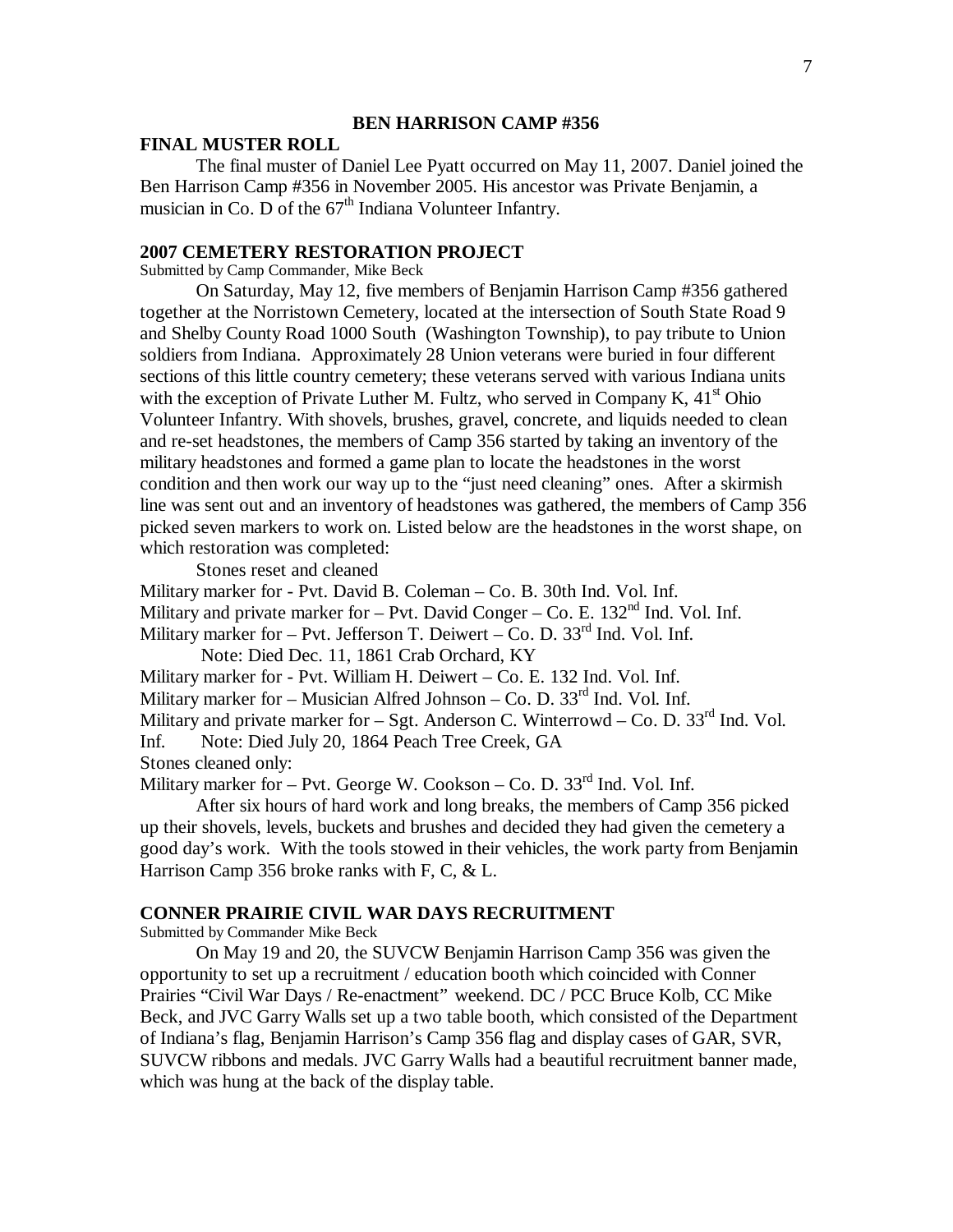During the event, these members, Treasurer Graham Morey and Brother Sam Crowe handed out recruiting information and applications to possible new recruits, and educated the public on topics ranging from "The War of the Rebellion", GAR, SUV and SUVCW. Approximately twenty-five (25) names, addresses, phone numbers and e-mails were obtained from possible new recruits, who requested more information on the SUVCW, sent to them. They will also receive a copy of the "Indiana Legion" and the name of a member/brother, from Camp 356, to mentor them through the application process. This contact sheet will be forwarded to SVC Tim Beck and Secretary Jerry Thompson for follow up contacts. In total, forty (40) to fifty (50) applications were given to individuals who said they qualified for membership in the SUVCW.

After two days of educating and recruiting a large number of families and individuals that would and would not qualify for the SUVCW and other Allied Orders, the recruitment table was broken down and ranks were broken in F, C & L.

Footnote: SUVCW Benjamin Harrison Camp 356 will be sending a request to the "2008 Conner Prairie Civil War Days / Re-enactment" committee, formally requesting permission to set up a recruiting booth and would like to invite any organization from the Allied Orders to participate with us, since we did have a number of females, who requested information about organizations that they could join.

### **MEMORIAL DAY CEREMONY**



Submitted by Commander Mike Beck

Nine brothers and seven guests gathered at the tomb of President Benjamin Harrison, honoring our camp namesake. The ceremony included the reading of GAR General Order No. 11 establishing Memorial Day; a biography of Benjamin Harrison; the funeral address given by General Lew Wallace, portrayed by PCC Phil McClure; a reading of "The Unknown Dead," a poem written by Elizabeth Robbins Berry; a flag ceremony, a reading of "All Quiet along the Potomac";

followed by prayer and the playing of Taps. After the official Memorial Day Program was concluded, Brother John Copeland gave a brief history of the 70<sup>th</sup> Indiana Volunteer Infantry, Colonel Benjamin Harrison's first command.

### **OTHER INFORMATION**

### *OFFICIAL RECORDS* **SETS FOR SALE**

David Schuff, of Clarksville, Tennessee, has two sets of *The Official Records* for sale at a cost of \$6,000. The books are in beautiful shape and many have never been opened. To contact him, please email him at dgschuff@charter.net or call him at 931-552-6467.

### **NEXT LEGION DEADLINE**

The anticipated publication for the date of the Fall issue is September 15, 2007. **To contact the editor,** please email her at *jkt60@earthlink.net* or send articles to Mrs. Jennifer Thompson, 6019 Allendale Dr., Indianapolis, IN 46224. The editorial deadline is August 31.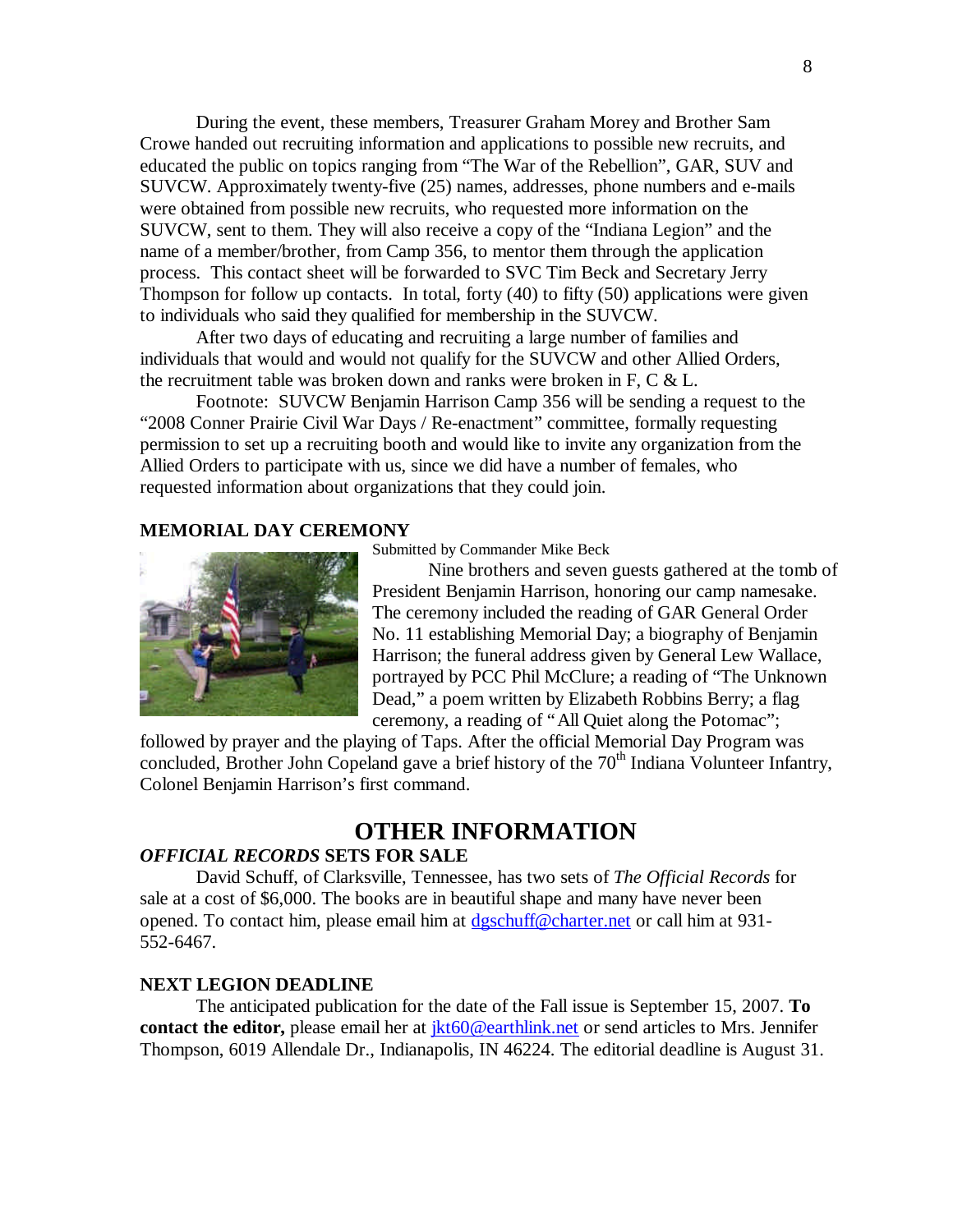### **BUGLES ACROSS AMERICA**

On May 19, the editor and her husband witnessed a Taps ceremony performed by Bugles Across America at Crown Hill Cemetery to honor veterans on Armed Forces Day. Bugles Across America, NFP was founded in 2000 by Tom Day, when Congress passed legislation stating Veterans had a right to at least 2 uniformed military people to fold the flag and play taps on a CD player. Bugles Across America was begun to take this a step further, and in recognition of the service these Veterans provided their country, they felt that every Veteran deserved a live rendition of taps played by a live Bugler. To this end, they are actively seeking volunteers to provide this valuable service to Veterans and their families. Bugles Across America now has over 5000 bugler volunteers located in all 50 states and a growing number overseas. Since the Department of Veterans Affairs is expecting more than 1/2 million veterans to pass every year for the next 7 years, Bugles Across America is ALWAYS recruiting new volunteers. Bugler Volunteers can be male or female. They can play a traditional bugle with no valves, or they can perform the ceremony on a Trumpet, Cornet, Flugelhorn, or a 1, 2 or 3-valved bugle. The bugler can be of any age as long as they can play the 24 notes of Taps with an ease and style that will do honor to the Veterans, their families, and the burial detail performing the service. For more information or to volunteer, please visit their website: www.BuglesAcrossAmerica.org or email "Ben" Benjamin at R.Benjamin@insightbb.com.

#### **CIVIL WAR IN MONROE COUNTY AND BEYOND**

The Monroe County Historical Society, in conjunction with the Monroe County Civil War Roundtable, has recently opened an exhibit on "The Civil War in Monroe County and Beyond". It will be in the upstairs rotating gallery of the Monroe County History Center Museum, 202 E.  $6<sup>th</sup>$  St. in Bloomington, through most of October. We have included both some very local things, especially those that have to do with our "mascot" veteran, Captain David "Big Dave" van Buskirk of Co. F, 27th Indiana infantry, who was the largest soldier in the Union army during the war and is buried in northeast Monroe County and some things that are broader to the state. Other items included are Big Dave's ceremonial sword, several weapons, uniforms, documents, photos, an artillery shell from a field near Salem, IN, that came from one of the six light artillery pieces that Morgan's Raiders drug through the southern part of the state, a replica battle flag of the 27th (courtesy of Donna Schmink at the War Memorial and the Indianapolis Civil War Roundtable… thanks!) and a fascinating display of "Things Struck by Bullets". We also have Big Dave "in person". You will have to come see what this means!

The admission charge is \$2 for adults and \$1 for children, 17 and under. For more information, please contact Steve Rolfe, at (h) 812-336-0757, (w) 812-855-3578 or (m) 812-322-0628, or e-mail him at srolfe@indiana.edu. The History Center phone is 812- 332-2517. The MCCWR website is http://mypage.iu.edu/~rawatson/roundtable/. The Historical Society website is www.monroehistory.org.

### **REQUEST FOR INFO**

Jennifer Thompson, the editor of the *Indiana Legion*, is researching the soldiers of the 8<sup>th</sup> Indiana Infantry, both three-month and three-year regiments. If you have an ancestor who served in these regiments or have information about any of these soldiers, please contact her at jkt60@earthlink.net or by mail at 6019 Allendale Dr., Indianapolis, IN 46224.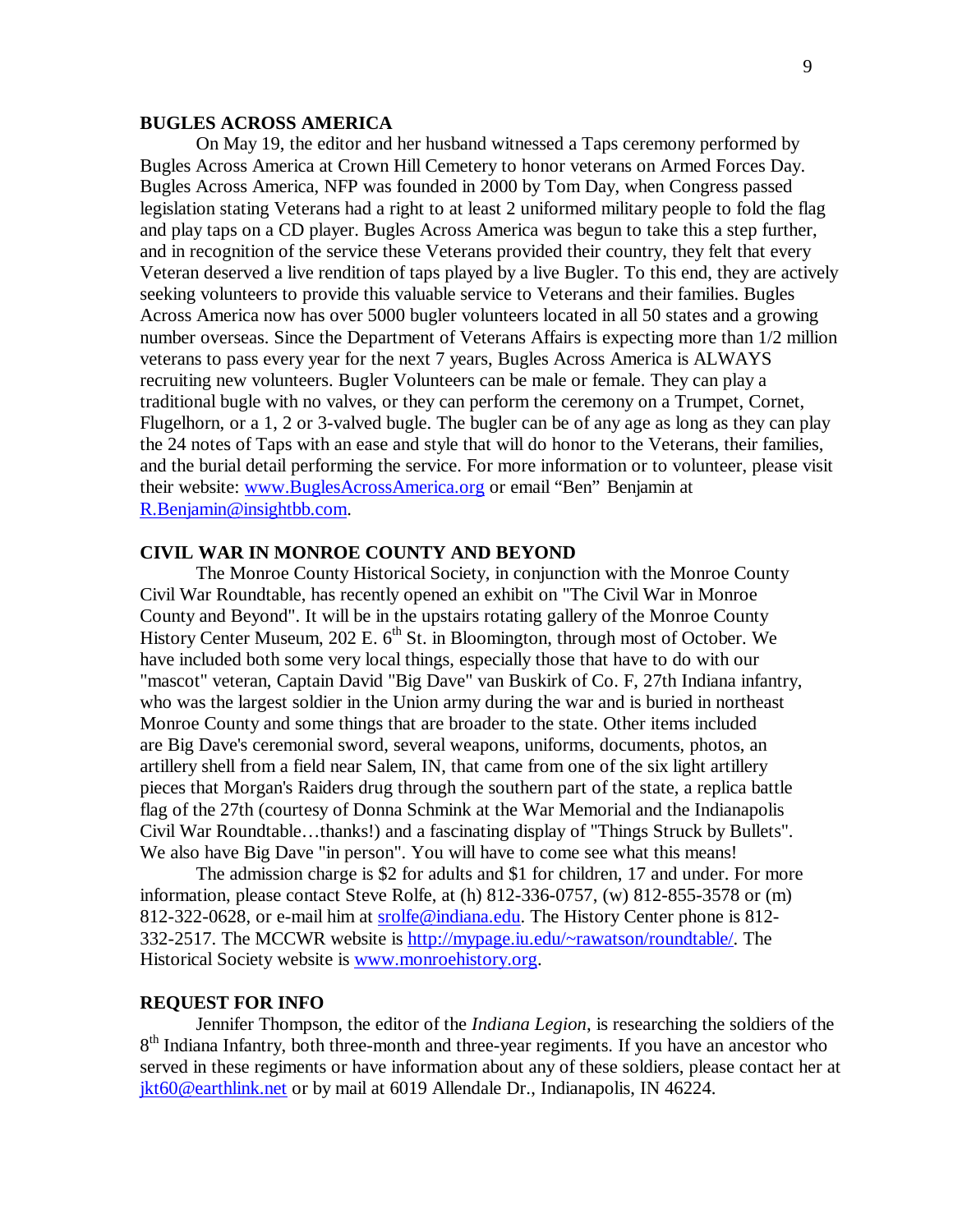| 2007 National Encampment Pre-Registration Pre-Registration Deadline is July 24th!                                    |
|----------------------------------------------------------------------------------------------------------------------|
|                                                                                                                      |
|                                                                                                                      |
|                                                                                                                      |
|                                                                                                                      |
|                                                                                                                      |
| Current or Highest Past Office (Check One Only)                                                                      |
| [] CinC [] Dept. Cmdr [] Delegate [] PCinC [] PDC [] Alternate                                                       |
| Complete this entire form and mail with check for \$7.00 payable to: National Organization, SUVCW.                   |
| Mail to:<br>National Encampment Credentials Committee                                                                |
| 6114 Gillespie Street                                                                                                |
| Philadelphia, PA 19135 You will still need a Credentials Card!                                                       |
|                                                                                                                      |
|                                                                                                                      |
| <b>Historic St. Louis Guided Tour</b> Thursday, August 9 <sup>th</sup> , 2007                                        |
| Guided Tours of the Jefferson Barracks Historical Park and the Ulysses S. Grant National Historic Site will be       |
| provided to those interested in learning more about Civil War history in the St. Louis area. The tour will leave the |
| hotel at 3:00 pm and return by 8:00 pm.                                                                              |
| Name                                                                                                                 |
|                                                                                                                      |
|                                                                                                                      |
|                                                                                                                      |
| Tour cost will be \$26 per person. Tour includes box lunch style meal with drink.                                    |
| Reserve______ Seats @ \$26.00 each Total \$__________ payable to: Department of Missouri - SUVCW                     |
| Send this form with check prior to August 1, 2007 to:<br>2007 National Encampment Historic Tour                      |
| c/o Robert M. Petrovic, PDC                                                                                          |
| 6519 Cherokee Lane                                                                                                   |
| Cedar Hill, MO 63016-2527                                                                                            |
|                                                                                                                      |
| 2007 National Encampment Sons of Veterans Reserve (SVR) Breakfast                                                    |
| Saturday, 11 August 2007 at 7 A.M.                                                                                   |
|                                                                                                                      |
|                                                                                                                      |
| Street:                                                                                                              |
|                                                                                                                      |
|                                                                                                                      |
|                                                                                                                      |
|                                                                                                                      |
|                                                                                                                      |
| \$10 per person on or before 01 August 2007. \$15 after 01 August and at the door.                                   |
| Make checks or money orders payable to: TAG-SVR                                                                      |
| Return this form and payment to: Colonel Henry E. Shaw, Jr.                                                          |
| <b>Adjutant General, SVR</b>                                                                                         |
| 27 Griswold Street                                                                                                   |
| Delaware, OH 43015-1716                                                                                              |
|                                                                                                                      |
| 2007 Allied Orders Banquet Reservation Form<br>Saturday, August 11, 2007                                             |
|                                                                                                                      |
|                                                                                                                      |
|                                                                                                                      |
|                                                                                                                      |
|                                                                                                                      |
| Reserve _______ Seared Chicken Breast at \$38 each Reserve ______ Roasted Beef Brisket at \$38 each                  |
|                                                                                                                      |
| Complete form and mail with check payable to:<br>Dept. of Missouri - SUVCW to:                                       |
| 2007 National Encampment Banquet                                                                                     |
| c/o Robert M. Petrovic, PDC                                                                                          |
| 6519 Cherokee Lane                                                                                                   |
| Cedar Hill, MO 63016-2527                                                                                            |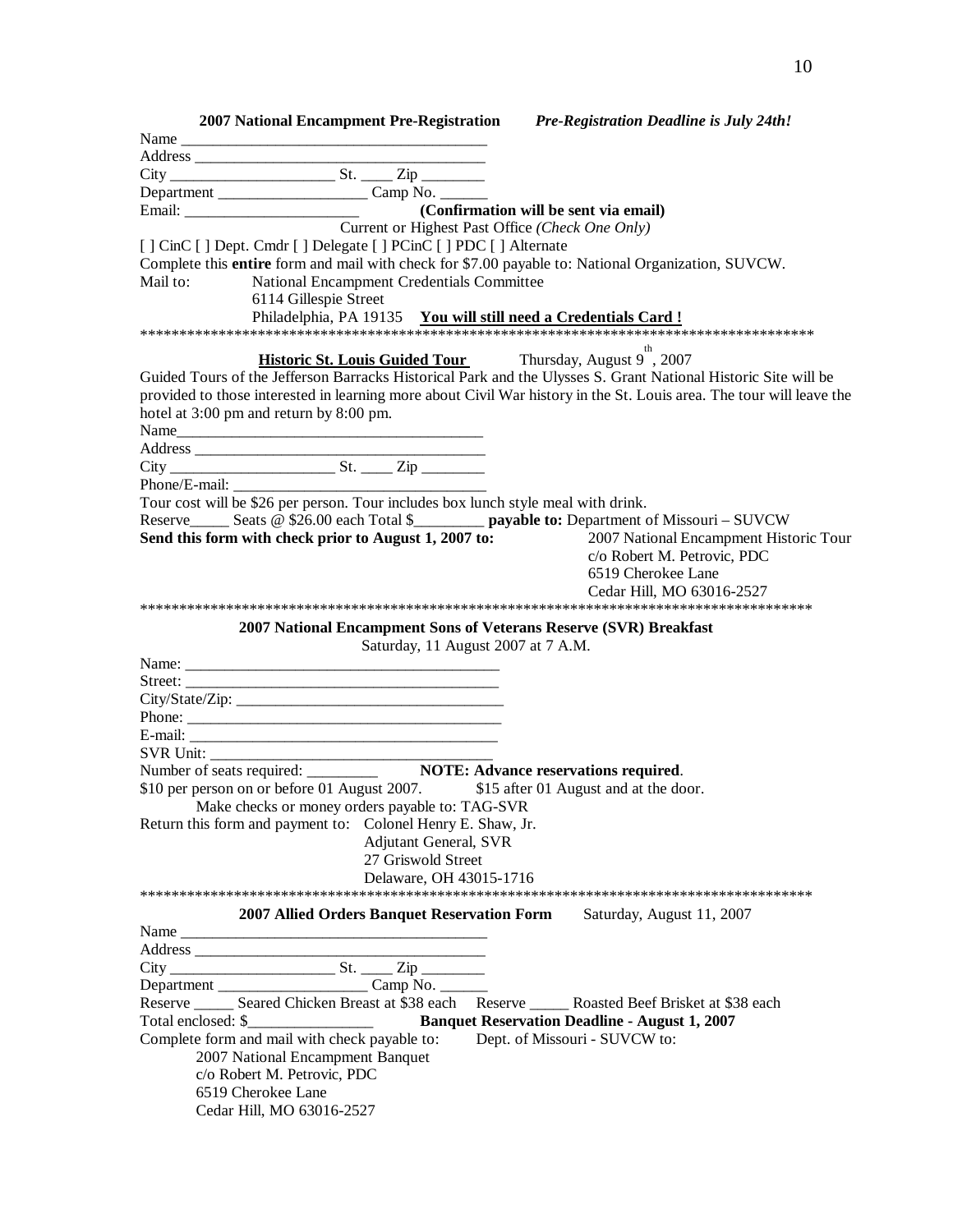### **"Springfield, Illinois"– September 8- 9, 2007**

| Home Phone                                                                             |
|----------------------------------------------------------------------------------------|
| City/State/Zip                                                                         |
| Work Phone                                                                             |
| ROOMMATE NAME: Mr./Mrs./Miss/Ms.                                                       |
|                                                                                        |
| Home Phone                                                                             |
|                                                                                        |
| Work Phone                                                                             |
| ROOMMATE NAME: Mr./Mrs./Miss/Ms.                                                       |
| Home Phone                                                                             |
|                                                                                        |
|                                                                                        |
| Work Phone                                                                             |
| <b>ENCLOSED IS</b> my/our check payable to <b>SUV</b> in the amount of $\frac{6}{2}$ . |

### **RESERVATION**

**Deposit of \$25 made at the time of booking – based on a first come basis Final payment due by August 1, 2007 Make payments to: Sons of Union Veterans -SUV Send to: Donald Morgan 3470 N 825 W Andrews, In 46702** 

 **Phone: 260-786-0254**

*CANCELLATIONS:*Cancellations made prior to August 1, 2007 will receive full refunds. Cancellations after final payment due date will be determined by the amount we can get back. All monies we can get back for you will be returned to you. All efforts will be made to find a replacement for you from the waiting list to help ensure you a refund.

### *RESPONSIBILITIES:*

Sons of Union Veterans & Don and Beverly Morgan act only as agents for the tour members in arranging accommodations, transportation, sightseeing, admissions, restaurants etc; and are not responsible for any loss or damage of personal property or for injuries or expenses incurred or claimed by tour members. The Sons of Union Veterans, Don and Beverly Morgan; have the right to cancel the tour should it become necessary, refunding all monies, thus releasing them from further obligation.